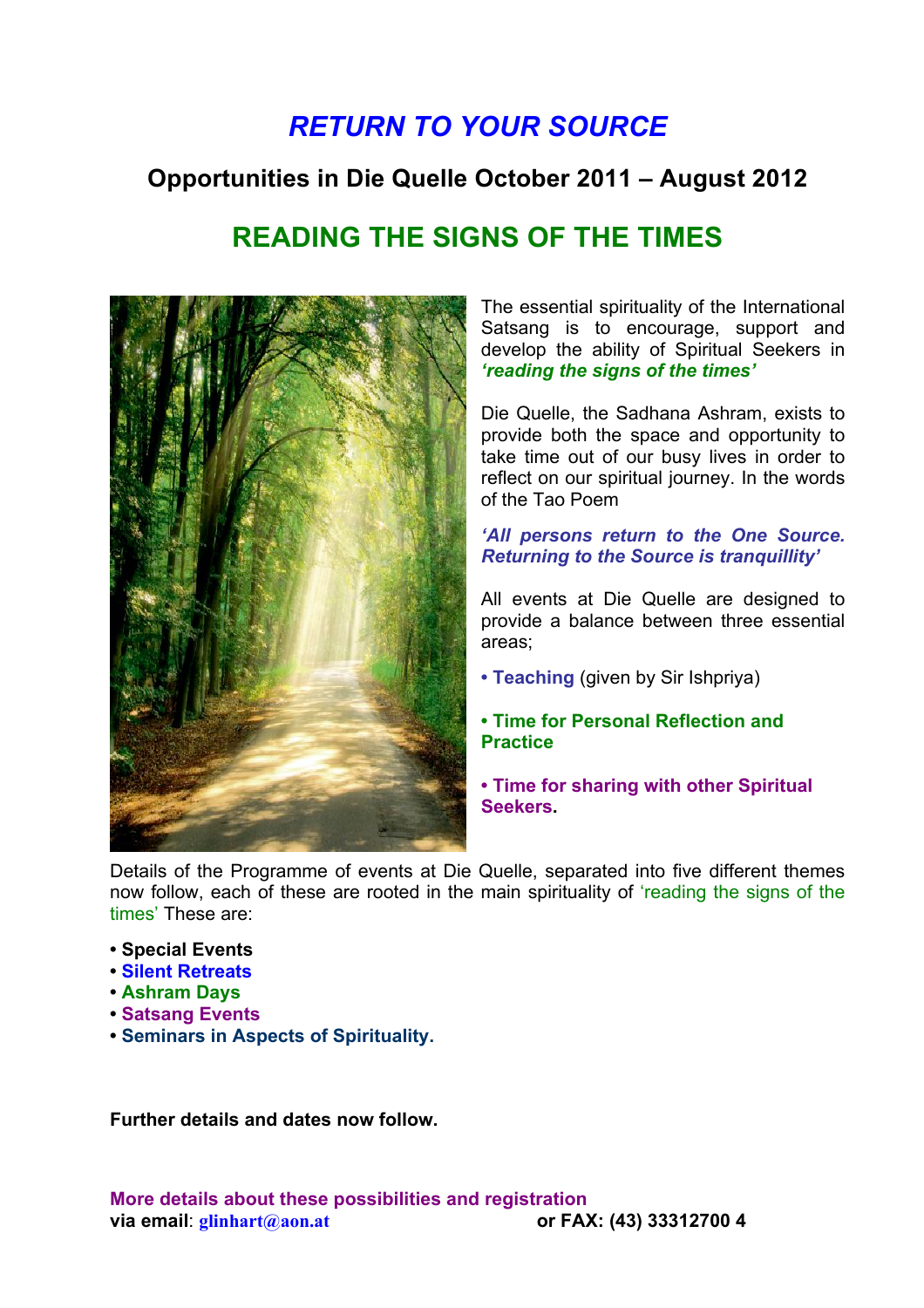### **SPECIAL EVENTS**

These are pre- arranged events for groups and for special meetings of the International Satsang.



| October<br>2011  | ISV General Body and Board of<br><b>Trustees Meeting</b><br>$22^{nd}$ (supper) – $29^{th}$ (after breakfast) | 7 nights |
|------------------|--------------------------------------------------------------------------------------------------------------|----------|
| November<br>2011 | Contemplative Tridium for Resource<br>Members only (RSCJ)<br>$24^{th}$ (supper) – $27^{th}$ (after lunch)    | 3 nights |
| January<br>2012  | SEVA Week-end 4-6 Friends of Die<br>Quelle, our guests<br>$20^{th}$ (supper) – $22^{nd}$ (Lunch)             | 2 nights |
| <b>July 2012</b> | Silent Retreat – Pfingstvision+Way of<br>Hope Teams<br>$20^{th}$ (supper) – $25^{th}$ (after breakfast)      | 5 nights |

#### **SILENT RETREATS**

These are mainly focused around the Teaching Input from Sr Ishpriya and give participants the time, personal space and opportunity to focus on personal reflection, their spiritual practice(s) and time to meet with Sr. Ishpriya to share and reflect on their spiritual journey

| December<br>2011 | $7th$ (supper) $-11th$ (after<br>breakfast)                                                 | 4 nights |
|------------------|---------------------------------------------------------------------------------------------|----------|
| January<br>2012  | (4 nights) Retreat for the<br>New Year<br>$4^{th}$ (supper) – $8^{th}$ (after<br>breakfast) | 4 nights |
| May 2012         | $16th$ (supper) – $20th$ (after<br>breakfast)                                               | 4 nights |
| August 2012      | $8th$ (after supper) – 15 <sup>th</sup><br>(after breakfast)<br>(Limited to 8 participants) | 7 nights |
| August 2012      | $19^{\text{th}}$ (after supper) – $25^{\text{th}}$<br>(after breakfast)                     | 6 nights |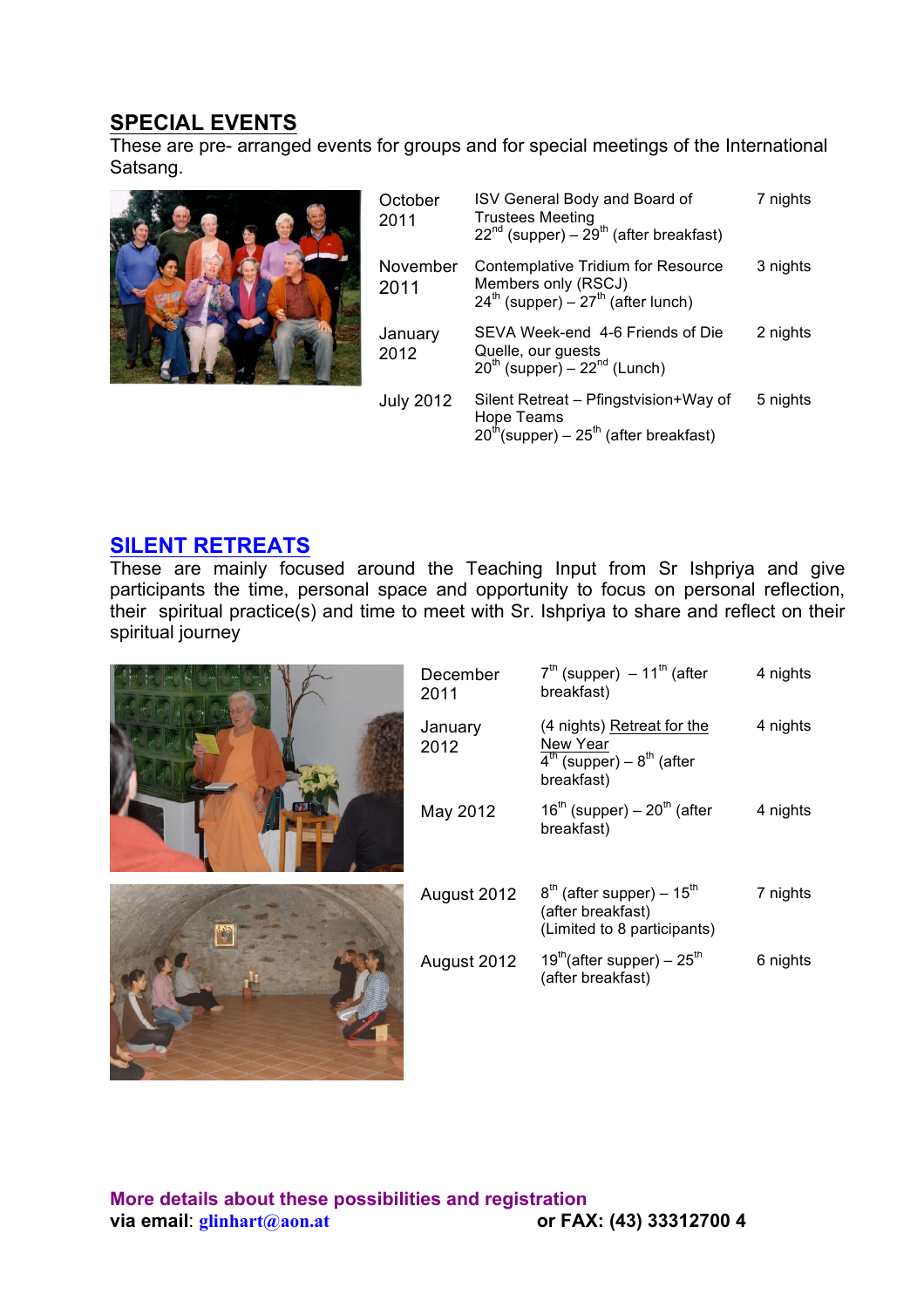#### **ASHRAM DAYS**

Die Quelle is a Sadhana Ashram. Ashrams are places where spiritual seekers come for teaching and personal refection on their own spiritual path. These days are designed to give participants the opportunity to participate in an Ashram experience



March – April 2012 Fri 30<sup>th</sup> March (supper) – 9<sup>th</sup> Ashram Days at Easter April (after breakfast) Maximum stay: 10 nights Minimum stay: 4 nights

#### **SATSANG EVENTS**

These events are for Satsang Members and those interested in Satsang . They have a balance of teaching from Ishpriya, time for personal reflection and sharing with others.



| November<br>2011 | <b>ISV Austria Members</b><br>Satsang<br>Thu $17^{\text{th}}$ (supper) – Sun $20^{\text{th}}$<br>(after lunch) | 3 nights |
|------------------|----------------------------------------------------------------------------------------------------------------|----------|
| December<br>2011 | Winter Satsang (open to all)<br>$27th$ Dec (supper) – 1 <sup>st</sup> Jan<br>(after breakfast)                 | 5 nights |

July/August ISA Members Euro Satsang 2012  $28^{th}$  July (supper) –  $4^{th}$  Aug (after breakfast) 12 participants; 3 places reserved for each of: - Austria - Germany - UK

- plus 3 others